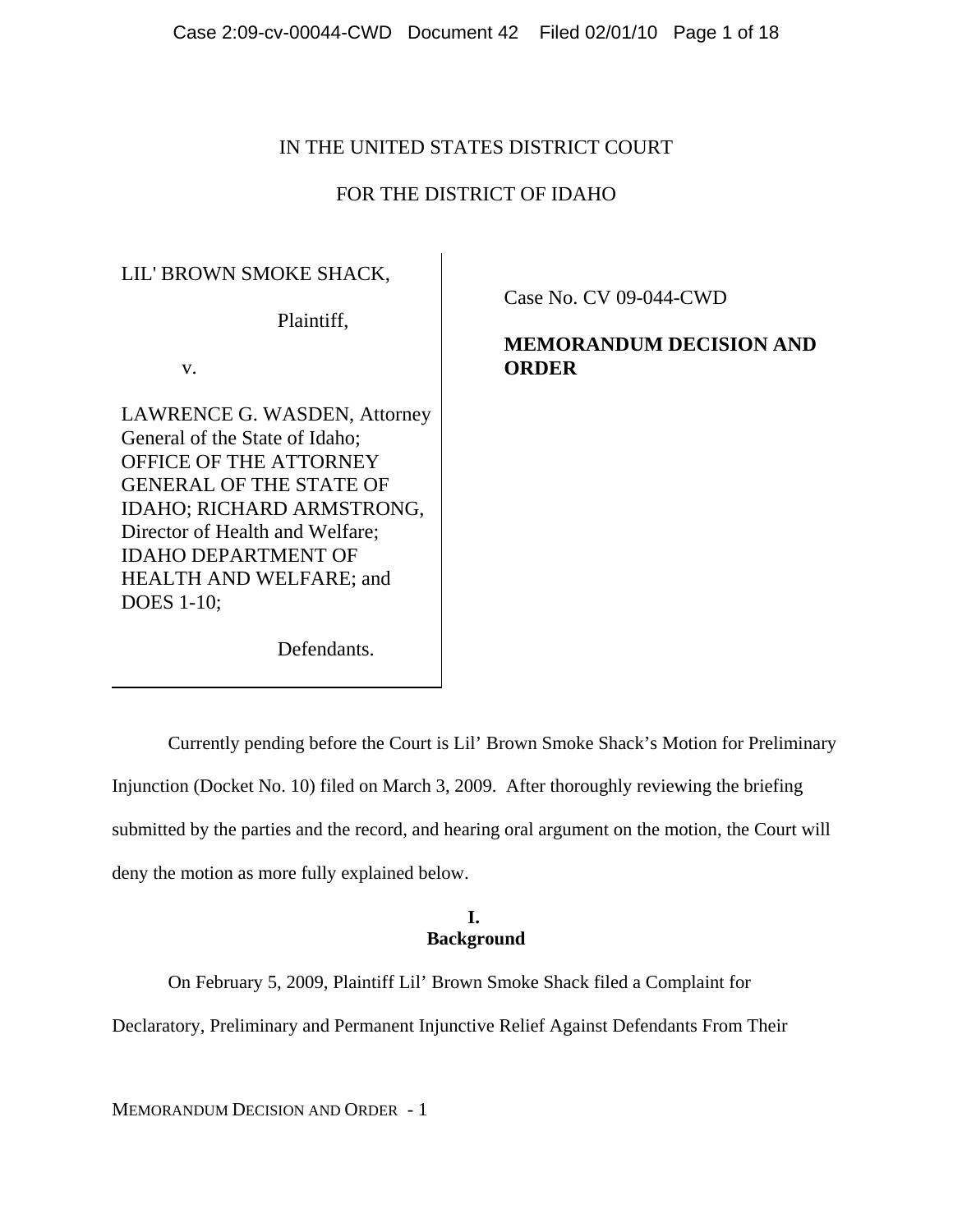#### Case 2:09-cv-00044-CWD Document 42 Filed 02/01/10 Page 2 of 18

Threatened Enforcement of I.C. §39-5701, et seq. (Docket No. 1). The Complaint requests the Court to declare that enforcement of the Minors' Access Act, I.C. §39-5701, et seq. ("MAA"), would violate federal law because Plaintiff is a tribally owned and licensed business located on tribal land outside of the State of Idaho. Specifically, Plaintiff argues the MAA violates the Commerce Clause, the Indian Commerce Clause, the Supremacy Clause, tribal sovereignty, and Plaintiff's treaty rights under the 1855 treaty between the Yakama Nation and the United States. (Complaint, Docket No. 1). On February 9, 2009, Defendants filed a complaint against Plaintiff in the Fourth Judicial District of the State of Idaho, in and for the County of Ada, for violations of the MAA, specifically selling tobacco products to Idaho consumers without complying with the registration and reporting obligations imposed by the MAA.<sup>1</sup> (Verified Complaint, Docket No. 8-3).

Plaintiff filed a Motion for Preliminary Injunction (Docket No. 10) on March 3, 2009, arguing that the State of Idaho should be enjoined from enforcing the MAA against it because Plaintiff is likely to succeed on the merits of its dormant Commerce Clause and tribal sovereignty claims, and will suffer irreparable injury if a preliminary injunction is not issued. The Court will address each of Plaintiff's arguments in turn.<sup>2</sup>

<sup>&</sup>lt;sup>1</sup> The state court entered a decision on August 11, 2009, denying Lil' Brown Smoke Shack's Motion to Dismiss finding that enforcement of the MAA would not violate the dormant Commerce Clause. (Amended Notice of Decision in Related State Court Proceeding, Docket No. 41-1).

<sup>&</sup>lt;sup>2</sup> The Court notes that Defendants' Memorandum in Opposition (Docket No. 23) contains argument regarding abstention under the *Younger* doctrine. As the Court fully addressed this issue in its Memorandum Decision and Order on Defendants' Motion to Dismiss (Docket No. 32), the Court will not address those arguments again here.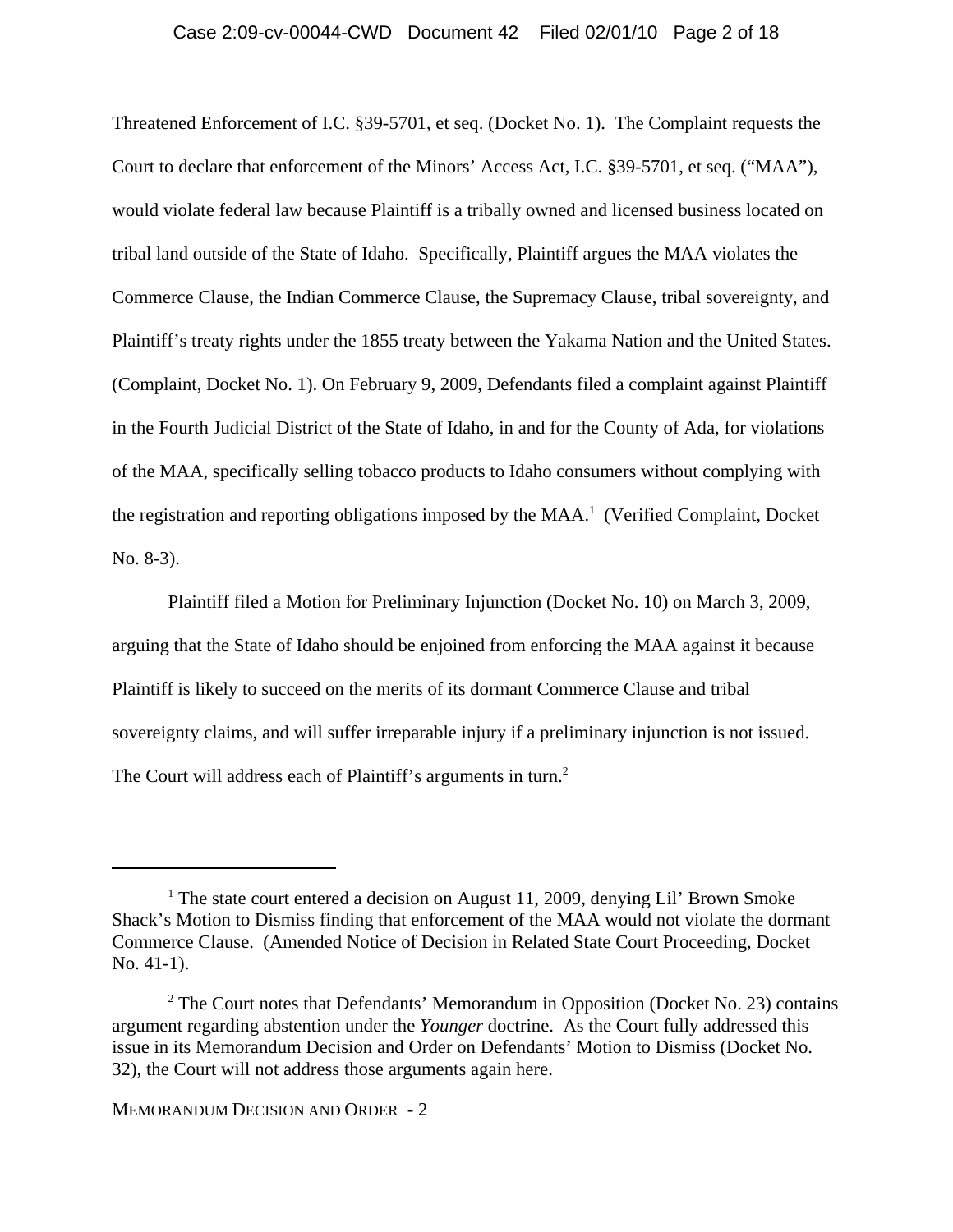#### **II. Discussion**

#### **A. Legal Standard**

A preliminary injunction is an extraordinary remedy never awarded as of right. *Winter v. Natural Res. Def. Council, Inc.*, 129 S.Ct. 365, 374 (2008) rev'g 518 F.3d 658 (9th Cir. 2008) citing Munaf v. Geren, 128 S.Ct. 2207, 2218-2219 (2008). "In order to issue a preliminary injunction, the plaintiff must established that he is likely to succeed on the merits, that he is likely to suffer irreparable harm in the absence of preliminary relief, that the balance of equities tips in his favor, and that an injunction is in the public interest." *Id.*; *American Trucking Associations, Inc. v. City of Los Angeles*, 559 F.3d 1046 (9th Cir. 2009). The mere possibility of irreparable harm in the absence of an injunction is not sufficient as such a standard would be "inconsistent with our characterization of injunctive relief as an extraordinary remedy that may only be awarded upon a clear showing that the plaintiff is entitled to such relief." *Id. citing Maurek v. Armstrong*, 520 U.S. 968, 972 (1997) (per curiam).

### **B. Plaintiff's Likelihood of Prevailing**

### **1. Dormant Commerce Clause**

Plaintiff argues that the dormant Commerce Clause bars the application and enforcement of the MAA because the dormant Commerce Clause prohibits the State of Idaho from dictating what Plaintiff must do at its physical place of business located on a tribal reservation outside the state of Idaho. (Memo p. 12, Docket No. 11.)

MEMORANDUM DECISION AND ORDER - 3 The Commerce Clause provides that "[t]he Congress shall have Power...[t]o regulate Commerce...among the several States." Art I, §8, cl. 3. However, the Commerce Clause is more than an affirmative grant of power; it also prohibits certain state actions that unjustifiably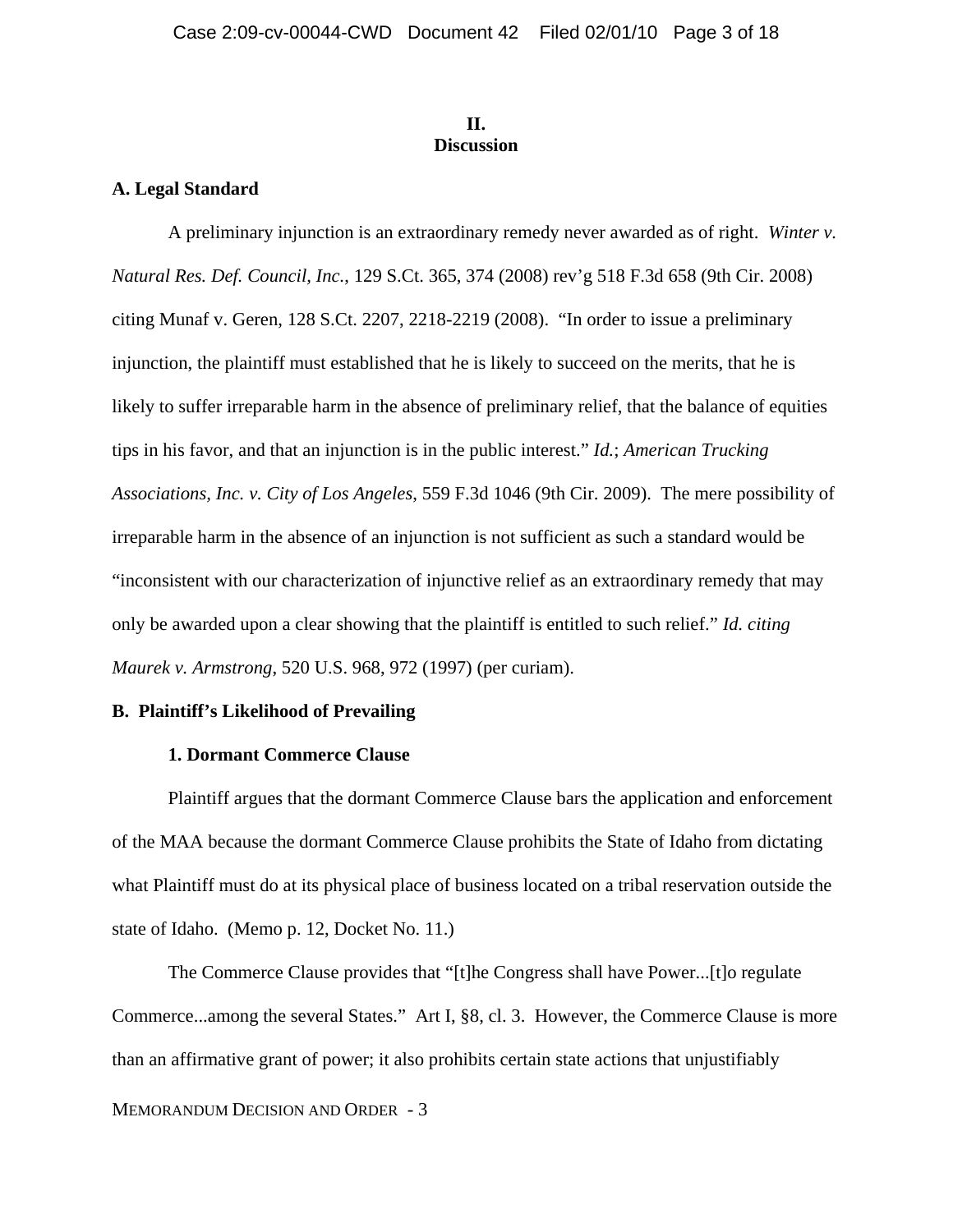#### Case 2:09-cv-00044-CWD Document 42 Filed 02/01/10 Page 4 of 18

discriminate against or burden the interstate flow of commerce. *Oregon Waste Systems, Inc. V. Department of Environmental Quality of State of Oregon*, 511 U.S. 93, 98 (1994) (internal citations omitted). The Supreme Court of the United States has found that the Framers granted Congress plenary authority over interstate commerce in "the conviction that in order to succeed, the new Union would have to avoid the tendencies toward economic Balkanization that had plagued relationships among the colonies and later among the States under the Articles of Confederation." *Id.* (citing *Hughes v. Oklahoma*, 441 U.S. 322, 325-326 (1979)). Thus, the purpose of the dormant Commerce Clause is to protect against inconsistent legislation arising from the projection of one state's regulatory regime into the jurisdiction of another state. *Healy v. The Beer Institute*, 491 U.S. 324, 336-337 (1989). Further, the dormant Commerce Clause is intended "to prohibit state or municipal laws whose object is local economic protectionism, laws that would excite those jealousies and retaliatory measures the Constitution was designed to prevent." *S.D. Myers Inc., v City and County of San Francisco*, 253 F.3d 461, (9th Cir. 2001) (quoting *C&A Carbone, Inc. v. Town of Clarkstown*, 511 U.S. 383, 390 (1994)).

The Supreme Court has outlined a two tiered approach to analyzing state regulations under the dormant Commerce Clause. First, if a statute directly regulates interstate commerce, discriminates against interstate commerce, or favors in-state over out-of-state interests, the statute is "virtually per se invalid." *Brown-Forman Distillers Corp v. New York State Liquor Authority*, 476 U.S. 573, 579 (1986); *Hughes*, 441 U.S. at 344, n. 6. Statutes in this category are strictly scrutinized and "the burden falls on the State to justify [the discrimination] both in terms of the local benefits flowing from the statute and the unavailability of nondiscriminatory alternatives adequate to preserve the local interests at stake." *Hunt v. Washington State Apple*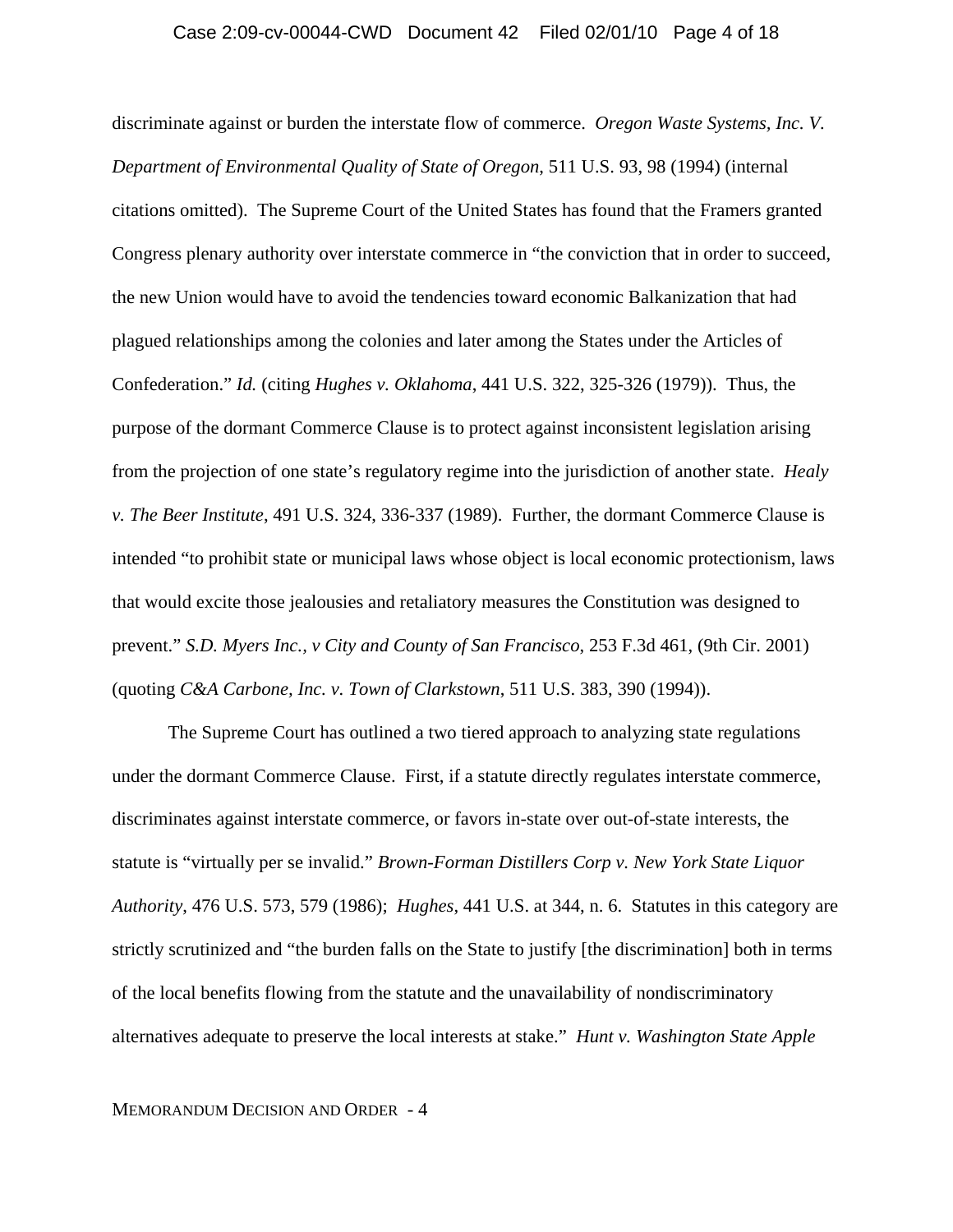#### Case 2:09-cv-00044-CWD Document 42 Filed 02/01/10 Page 5 of 18

*Advertising Com'n*, 432 U.S. 333, 353 (1977). "Direct regulation occurs when a state law directly affects transactions that take place across state lines or entirely outside the state's borders." *S.D. Myers Inc., v. City and County of San Francisco*, 253 F.3d 461, (9th Cir. 2001). The practical effect of a challenged statute is the critical inquiry when determining whether that statute constitutes direct regulation. *Id*. (citing *Healy*, 491 U.S. 324). In analyzing the practical effect of the statute, the court must consider the consequences of the statute itself and how the statute may interact with legitimate regulatory regimes of other states. *Id.* (citing *Healy*, 491 U.S. at 336).

However, if the regulation is non-discriminatory and has only incidental or indirect effects on interstate commerce, it must be analyzed under the second tier of the dormant Commerce Clause test. These regulations are valid unless "the burden imposed on such commerce is clearly excessive in relation to the putative local benefits." *Pike v. Bruce Church, Inc*, 397 U.S. 137, 142 (1970); *see also Alaska Airlines, Inc v. City of Long Beach*, 951 F.2d 977, 983 (9th Cir. 1991) ("For a facially neutral statute to violate the Commerce Clause, the burdens of the statute must so outweigh the putative benefits as to make the statute unreasonable or irrational."). "If a legitimate local purpose is found, then the question becomes one of degree. And the extent of the burden that will be tolerated depends on the nature of the local interest involved, and on whether it could be promoted as well with a lesser impact on interstate activities." *Id. at* 143. However, the burdens on interstate commerce will outweigh the benefits if the "asserted benefits are in fact illusory." *Alaska Airlines*, 951 F.2d at 983.

This balancing test under the second tier analysis does not, however, invite courts to "'second guess the empirical judgments of lawmakers concerning the utility of the legislation.'"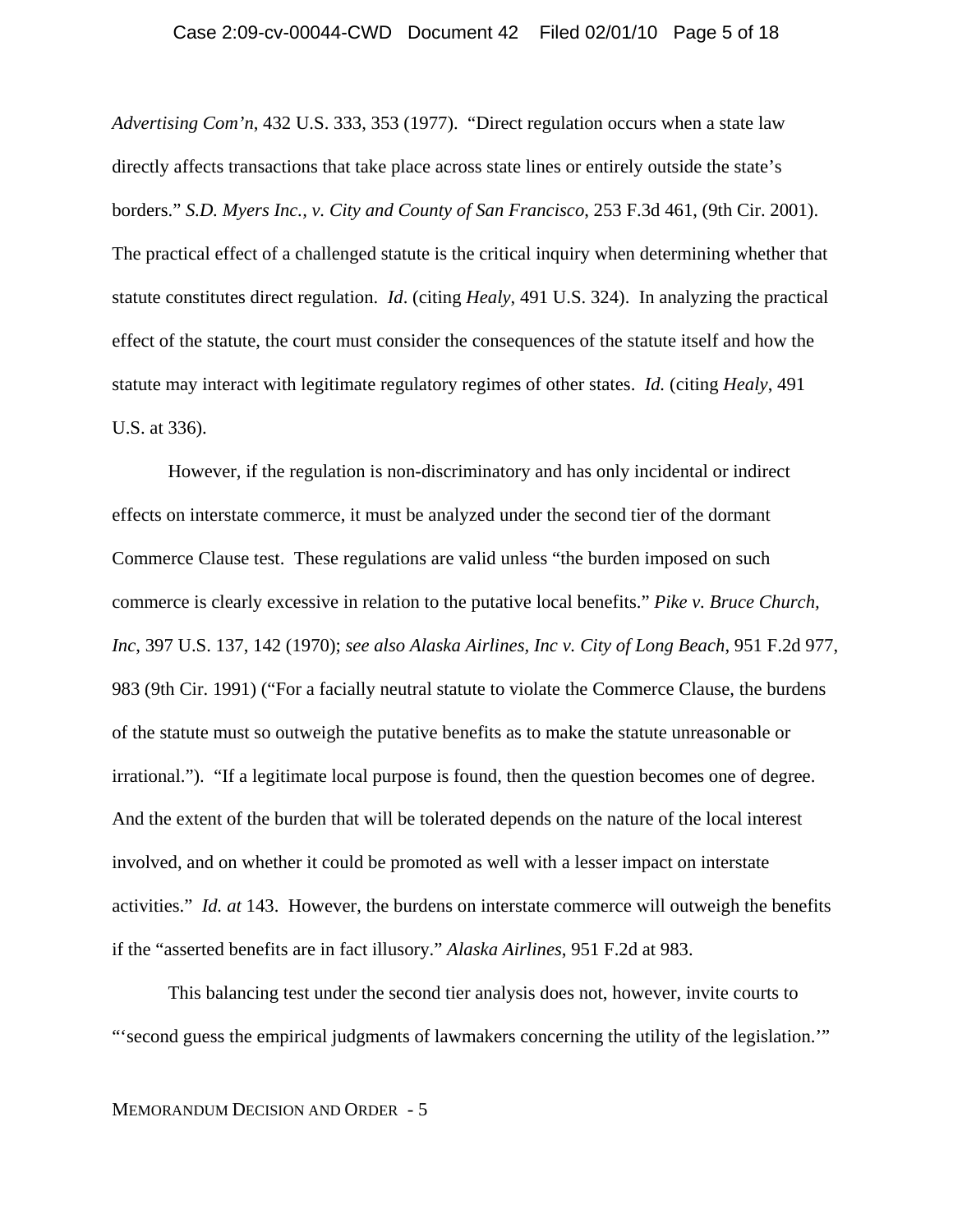*CTS Corp. v. Dynamics Corp. Of Am.,* 481 US 69, 92 (1987) (quoting *Kassel v. Consol. Freightways Corp.,* 450 U.S. 662, 669 (1981))*.* Additionally, it is not the function of the court to decide whether in fact the regulation promotes its intended purpose, so long as an examination of the evidence before or available to the lawmakers indicated that the regulation is not wholly irrational in light of its purposes. *Kassel*, 450 U.S. at 680-1.

### **a. First Tier Analysis**

Plaintiff argues that the MAA violates the dormant Commerce Clause because it has the practical effect of controlling commerce occurring entirely outside the State of Idaho. Specifically, Plaintiff contends the following five provisions of the MAA violate the dormant Commerce Clause: 1) requiring businesses like Plaintiff, with a physical location outside of Idaho, to have a permit; 2) requiring employers outside of the State of Idaho to train their employees regarding the MAA; 3) tax collection requirements; 4) regulating website content; and 5) requiring that the permitted locations, including those outside the State of Idaho, be inspected.3 Plaintiff argues that these provisions regulate activity occurring wholly outside the State of Idaho, invalidating the MAA.

Defendants argue that the MAA does not regulate commerce occurring wholly outside the State of Idaho, because the MAA seeks to regulate only the retail sale of tobacco products that are purchased by and shipped to consumers in Idaho. Further, Defendants draw a distinction

<sup>&</sup>lt;sup>3</sup> The Court notes that the MAA is severable pursuant to its terms. I.C. § 39-5712. Thus, each provision may be examined alone to determine whether it may violate the dormant Commerce Clause. This is consistent with the principle that "a court should refrain from invalidating more of a statute than is necessary." *The National Collegiate Athletic Ass'n v. Miller*, 10 F.3d 633, 640 (9th Cir. 1993) (quoting *Regan v. Time, Inc*., 468 U.S. 641, 652 (1984)).

If severable provisions are found to be unconstitutional, a court reviewing the statute should maintain the statute in so far as it is valid. *Id*. (citing *Alaska Airlines, Inc v. Brock*, 480 U.S. 678, 684 (1987)).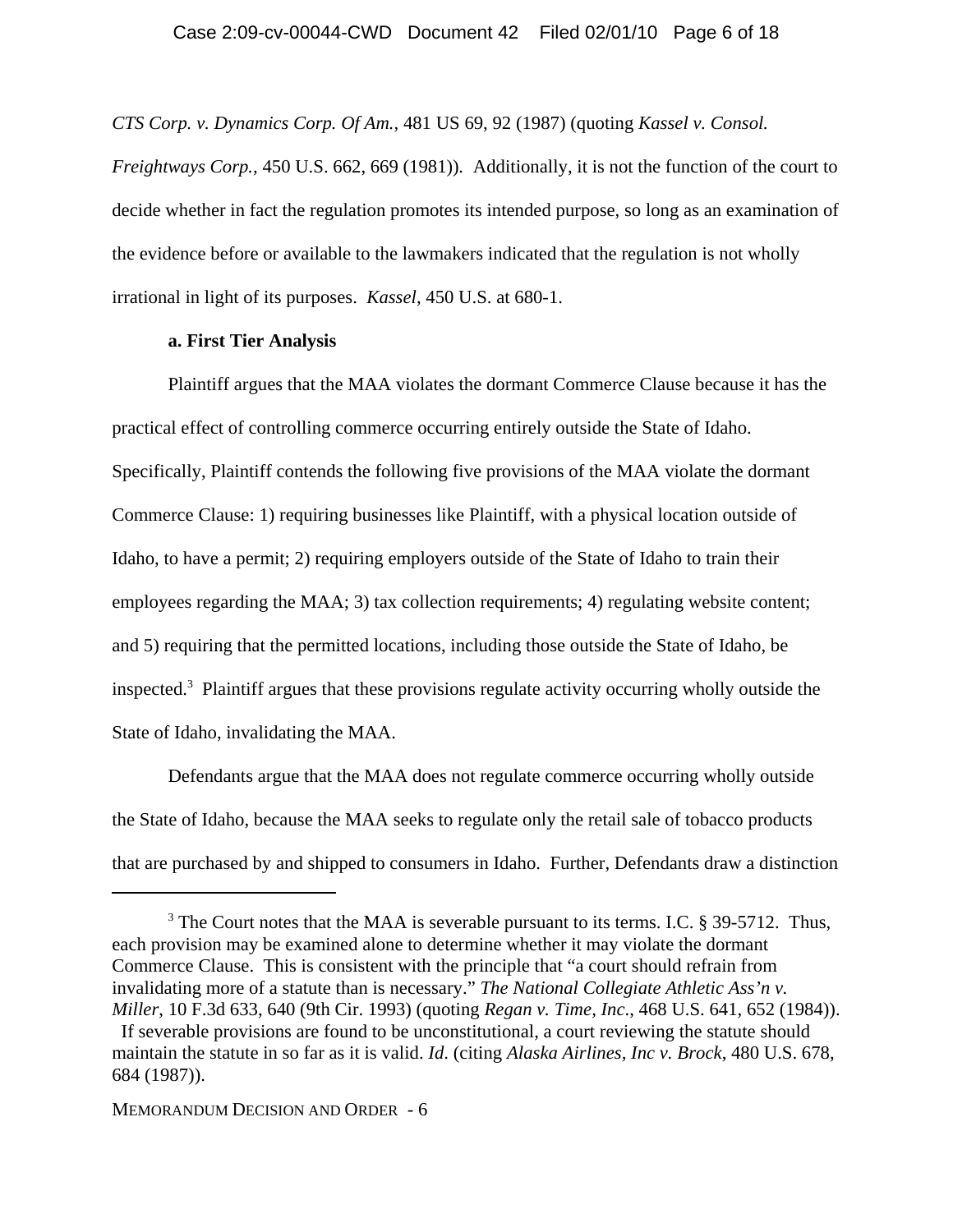#### Case 2:09-cv-00044-CWD Document 42 Filed 02/01/10 Page 7 of 18

between cases where the court has found a dormant Commerce Clause violation and the current situation. As more fully explained below, the Court agrees that upon applying the first tier of the analysis, Plaintiff is not likely to succeed on its dormant Commerce Clause challenge.

In *Healy*, the United States Supreme Court found that the Connecticut Liquor Control Act violated the Commerce Clause because the Act's pricing provisions operated to control the prices at which out-of-state shippers could sell beer in other states. *Healy*, 491 U.S. 324. Thus, the Act had the "undeniable effect of controlling commercial activity occurring wholly outside the boundary of the State." *Id. at* 337.

Similarly, in *NCAA v. Miller,* the Ninth Circuit held that a Nevada statute applying due process requirements to a regional athletic association's enforcement proceedings violated the dormant Commerce Clause. *NCAA v. Miller*, 10 F.3d 633 (9th Cir. 1993). The Ninth Circuit held that, in light of the NCAA policy to have uniform enforcement procedures, enacting the Nevada statute would have the practical effect of requiring the NCAA to "regulate the integrity of its product in every state according to Nevada's procedural rules." *Id. at* 639. Therefore, the practical effect of the Nevada statute was to regulate enforcement proceedings occurring wholly outside of the State of Nevada. *Id*. Further, the Ninth Circuit held that the existence of similar regulation in other states supported the finding of a Commerce Clause violation. *Id*. The Ninth Circuit stated: "[t]he serious risk of inconsistent obligations wrought by the extraterritorial effect of the Statute demonstrates why it constitutes a per se violation of the Commerce Clause." *Id. at* 640.

The Court agrees with Defendants that *Healy* and *NCAA* differ from the situation before the Court. Here, it is not clear that the MAA regulates commerce occurring wholly outside of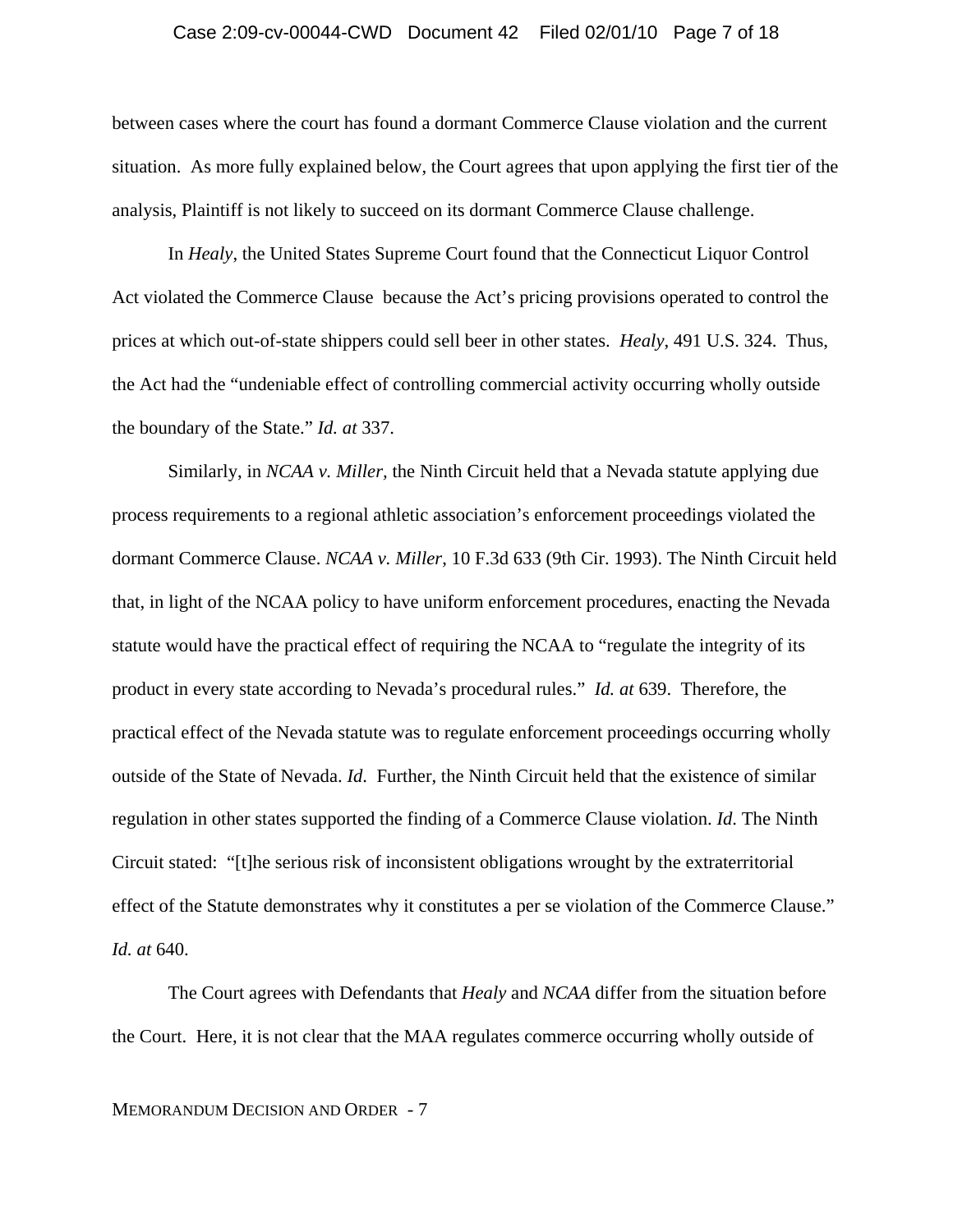### Case 2:09-cv-00044-CWD Document 42 Filed 02/01/10 Page 8 of 18

the State of Idaho. The MAA does not regulate the terms of tobacco sales and transactions Plaintiff has with other states, does not appear to effect the transactions Plaintiff undertakes with other states, and does not regulate any other commerce that is not tied to the Plaintiff's sales of tobacco products to Idaho consumers.<sup>4</sup> The Court does acknowledge that the MAA would regulate certain aspects of Plaintiff's business activities that occur out-of -state, after Plaintiff has chosen to subject itself to the MAA by selling tobacco products to Idaho consumers. However, based on the jurisprudence referenced above, it is not clear at this stage of the proceedings that these regulations included in the MAA constitute a dormant Commerce Clause violation.<sup>5</sup>

Further, Plaintiff also contends that the MAA violates the dormant Commerce Clause because, if every state adopted its own version of the MAA, a conflicting regulatory burden "impossible for it to comply with" would be created. (Memo In Support p. 18, Docket No. 11). Although an appropriate inquiry, it is insufficient for the Plaintiff to speculate about conflicting regulation. Plaintiff must either present evidence that conflicting legislation is already in place or that the threat of such legislation is both actual and imminent. *S.D. Myers*, 253 F.3d at 470

<sup>&</sup>lt;sup>4</sup> In *S.D. Myers*, the Ninth Circuit noted, when holding that the ordinance did not violate the dormant Commerce Clause, that "the Ordinance will affect an out-of-state entity only after that entity has affirmatively chosen to subject itself to the Ordinance by contracting with the City." 253 F.3d at 469.

 $<sup>5</sup>$  Further, with respect to the internet requirements, the Court finds that the practical</sup> effect is not the direct control of commerce wholly outside Idaho. Instead, the website regulations directly regulate website advertising that is targeted only at Idaho consumers. *See People ex. Rel. Brown v. Puritec*, 153 Cal. App.4th 1524 (Ca. App. 2007) ("if sellers of water treatment devices decide to conform all of their website advertising to California law, that is a voluntary business decision, not a mandatory legal one").

Additionally, the Court finds it is unclear what tax provisions, if any, apply to Plaintiff. Therefore, the Court at this stage finds a preliminary injunction inappropriate.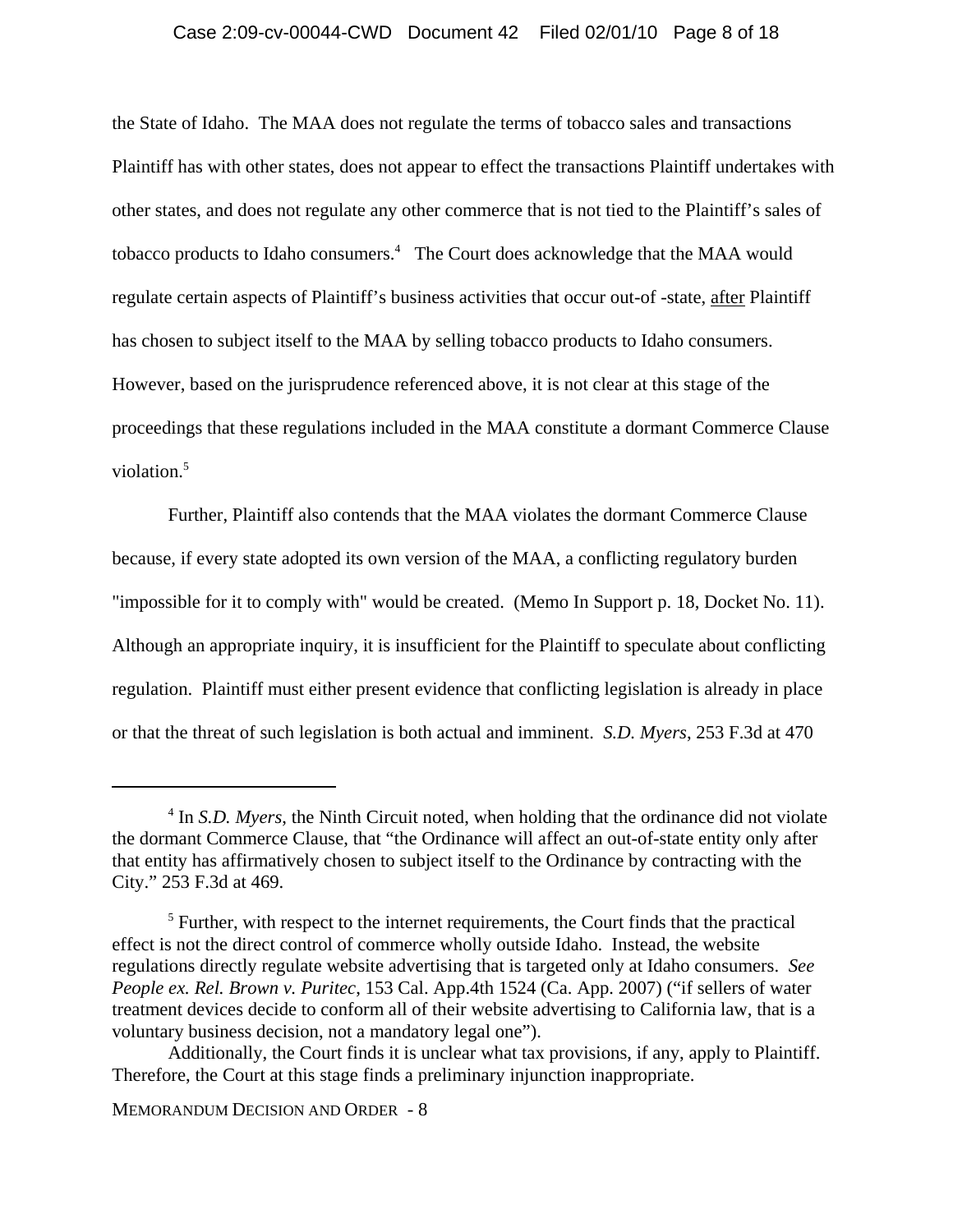#### Case 2:09-cv-00044-CWD Document 42 Filed 02/01/10 Page 9 of 18

(citing *Huron Portland Cement Co v. City of Detroit*, 362 U.S. 550, 448 (1960)). As noted by the Ninth Circuit, "the Supreme Court has never invalidated a state or local law under the dormant Commerce Clause based upon the mere speculation about the possibility of conflicting legislation." *S.D Myers, Inc.*, 253 F.3d at 470. Thus, the Court finds that, because Plaintiff has not presented any actual conflicting regulations or an imminent threat of such legislation to the Court, the issuance of a preliminary injunction is not warranted under the first tier analysis of Plaintiff's dormant Commerce Clause challenge.

#### **b. Second Tier Analysis**

Turning to the second tier of the analysis, Defendants argue that the MAA should be evaluated under the *Pike* balancing test to the extent the MAA is non-discriminatory and applies evenhandedly to both in-state and out-of-state tobacco retailers selling tobacco products to consumers located inside the State of Idaho. Plaintiff does not dispute the non-discriminatory nature of the MAA, and the Court agrees that the *Pike* balancing test may be applicable.

When applying the *Pike* balancing test, the Court finds that the State of Idaho has a legitimate interest in preventing minors' access to tobacco. This was conceded by Plaintiff during oral argument and also is supported by the United States Supreme Court's decision in *Austin v. Tennessee,* finding that the states have a legitimate interest in regulating the sale of cigarettes. 179 U.S. 343, 348-349 (1900). Thus, the focus of the second tier of the dormant Commerce Clause analysis is whether the MAA is overly burdensome on interstate commerce in light of the important state interest it protects.

Defendants argue that the MAA is not overly burdensome. In support of their argument, Defendants cite cases they contend upheld more rigorous restrictions on interstate commerce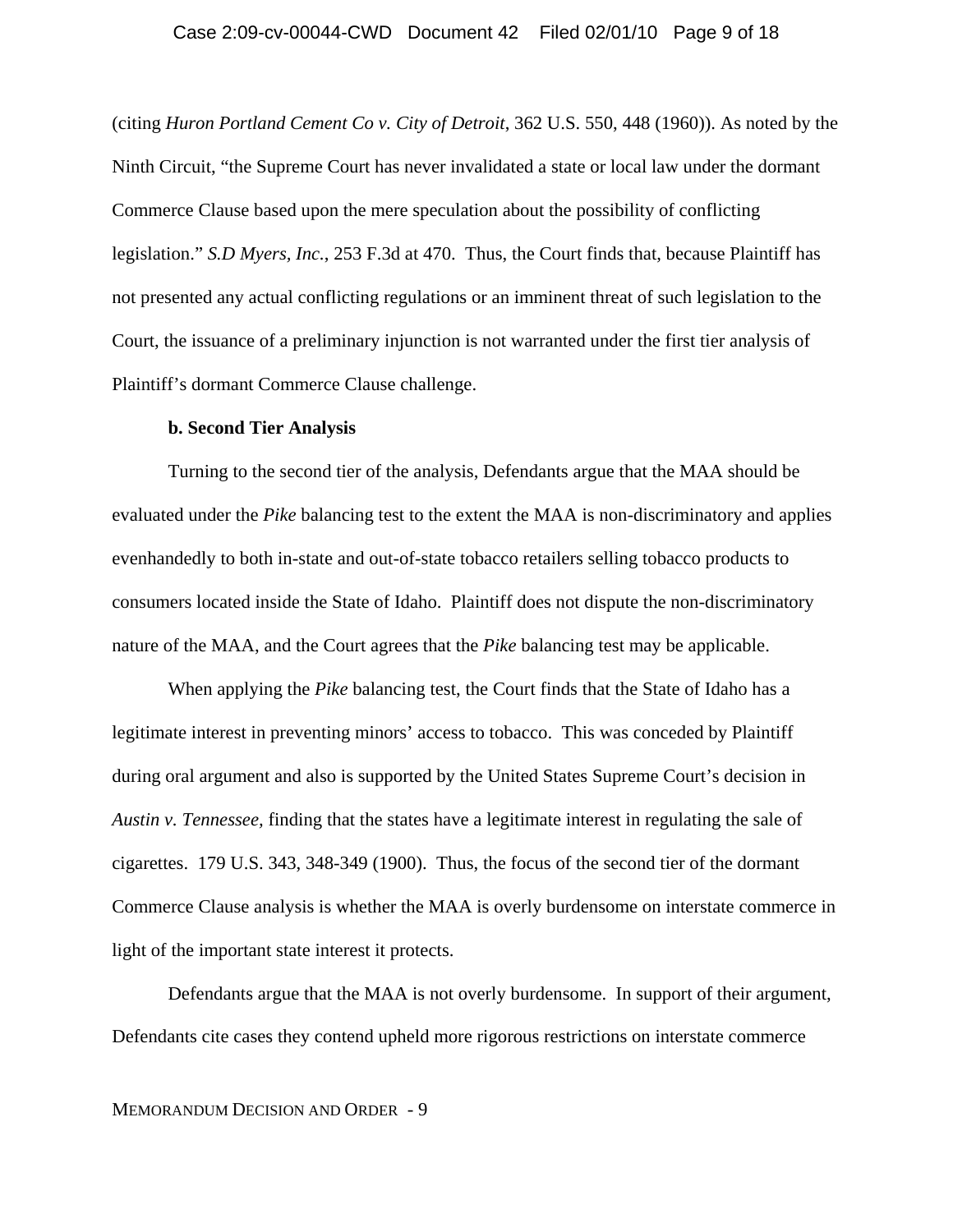#### Case 2:09-cv-00044-CWD Document 42 Filed 02/01/10 Page 10 of 18

than those at issue here. Specifically, Defendants cite *Brown and Williamson Tobacco Corp v. Potaki*, 320 F.2d 200 (2d Cir. 2003) and *Arkansas Tobacco Control Board v. Santa Fe Natural Tobacco Co.*, 199 S.W.3d 656 (Ark. 2004). In both cases, the courts upheld state statutes requiring tobacco retailers to have a physical retail location in the state in which they were transacting tobacco sales. In *Brown & Williamson*, the Second Circuit upheld a New York statute that prohibited cigarette retailers from shipping cigarettes directly to New York consumers. The Second Circuit found that, even if the practical effect of the statute was to price out-of-state direct shippers out of the New York market by forcing them to establish a retail location, the statute did not violate the Commerce Clause because both in-state direct shippers and out-of-state direct shippers were held to the same standard. *Brown & Williamson*, 320 F.3d at 212.<sup>6</sup> The court in *Santa Fe* upheld an Arkansas law requiring all cigarette retailers to have a physical location in the State of Arkansas for the same reasons articulated in *Brown & Williamson*. 7

Plaintiff distinguishes these cases on the grounds that they addressed the state's regulatory power to prohibit or require certain conduct within its borders and neither involved a claim that the state was attempting to regulate conduct occurring entirely outside of its borders. (Reply p. 5, Docket No. 25). The Court agrees with Plaintiff that there may be a distinction, especially with respect to the provisions of the MAA that require actions or activities outside the

<sup>6</sup> Interestingly, the New York statute at issue in *Brown & Williamson*, included an exclusion for cigarettes sold on Indian reservations to tribal members.

<sup>7</sup> The statute at issue in *Santa Fe* had a similar purpose to the MAA and the court held that any burden on interstate commerce by forcing cigarette retailers to have a physical location in the state was not "sufficient to outweigh the State's significant interest in limiting the sale of cigarettes to minors." *Santa Fe*, 199 S.W.3d at 666.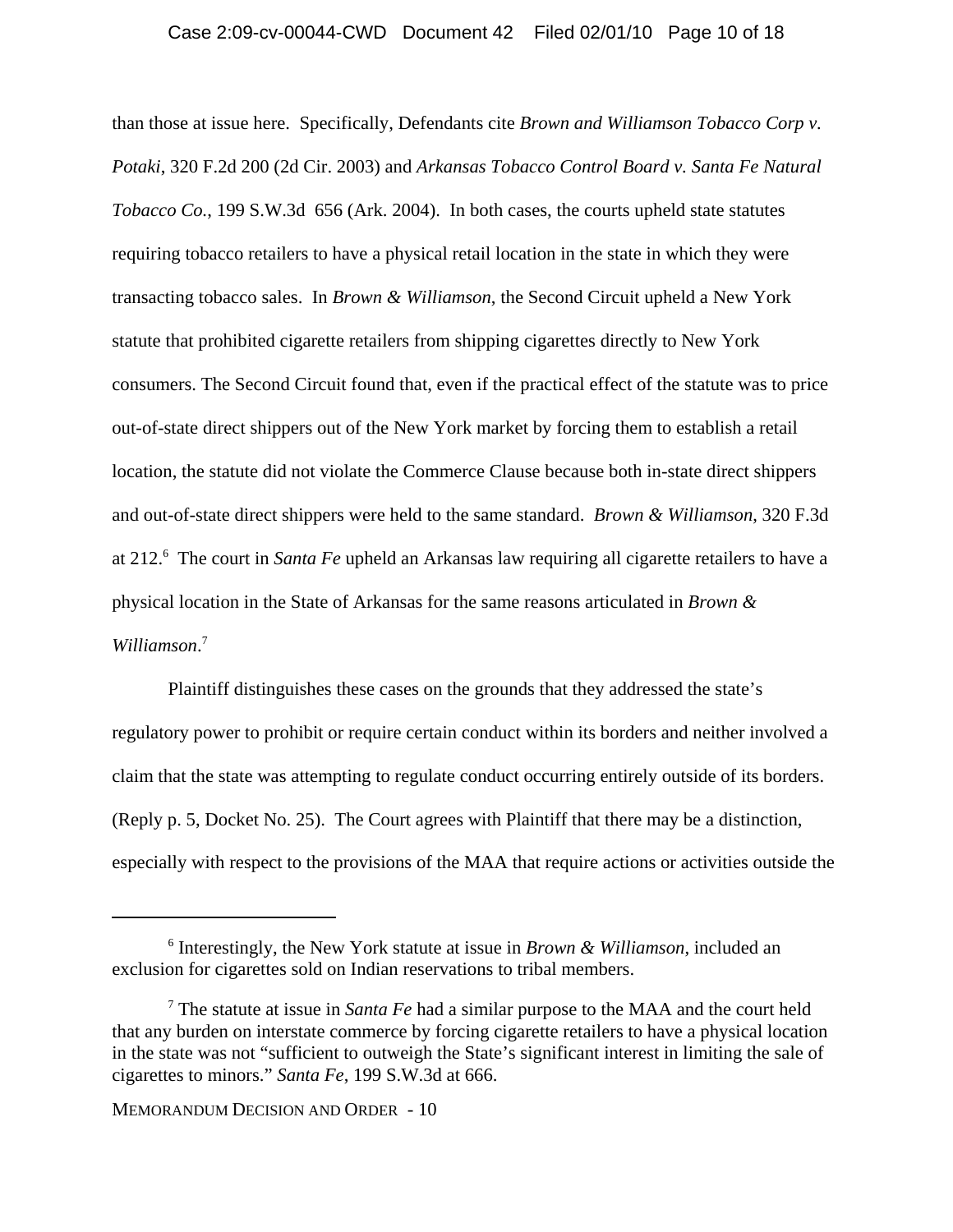#### Case 2:09-cv-00044-CWD Document 42 Filed 02/01/10 Page 11 of 18

border of the State of Idaho. However, the Court agrees with Defendants that forcing out-ofstate retailers to become in-state retailers, which was the effect of the regulations in *Brown* and *Santa Fe*, is more burdensome than simply requiring out-of-state retailers to obtain a permit prior to selling tobacco products in the state. Therefore, the Court finds that the likelihood of Plaintiff succeeding on the merits of its permit claim does not rise to the level sufficient to warrant a preliminary injunction.

However, the Court finds that the Plaintiff's likelihood of prevailing on the merits of the dormant Commerce Clause claim is less certain with respect to the portions of the MAA that potentially regulate activities on the reservation related to Plaintiff's sales of tobacco to Idaho consumers, including all regulations regarding the content of Plaintiff's website, the provision requiring inspection of the premises located on tribal land, and the prescribed training of employees located outside of the State of Idaho.<sup>8</sup> Although, the Court does not believe Plaintiff has demonstrated that its chances of success on the merits regarding these provisions of the MAA is likely, particularly in light of the fact that these provisions apply equally to both in-state and out-of-state retailers choosing to sell to Idaho consumers and the importance of the legitimate state interest in protecting minors from tobacco, the actual extent of the burden imposed on Plaintiff and on interstate commerce as a whole is unclear. Thus, the Court has insufficient evidence from which to conclude that Plaintiff is likely to succeed on the merits of its dormant Commerce Clause claim. Therefore, after applying the second tier analysis, the Court will deny Plaintiff's request for a preliminary injunction on its dormant Commerce Clause

<sup>&</sup>lt;sup>8</sup> The Court agrees with Defendant that the tax provisions appear not to apply to Plaintiff because Plaintiff is not a distributor as defined by Idaho Code. Therefore, the Court finds that, at this time, Plaintiff has not demonstrated likelihood of success on the merits with respect to the tax requirements violating the dormant Commerce Clause.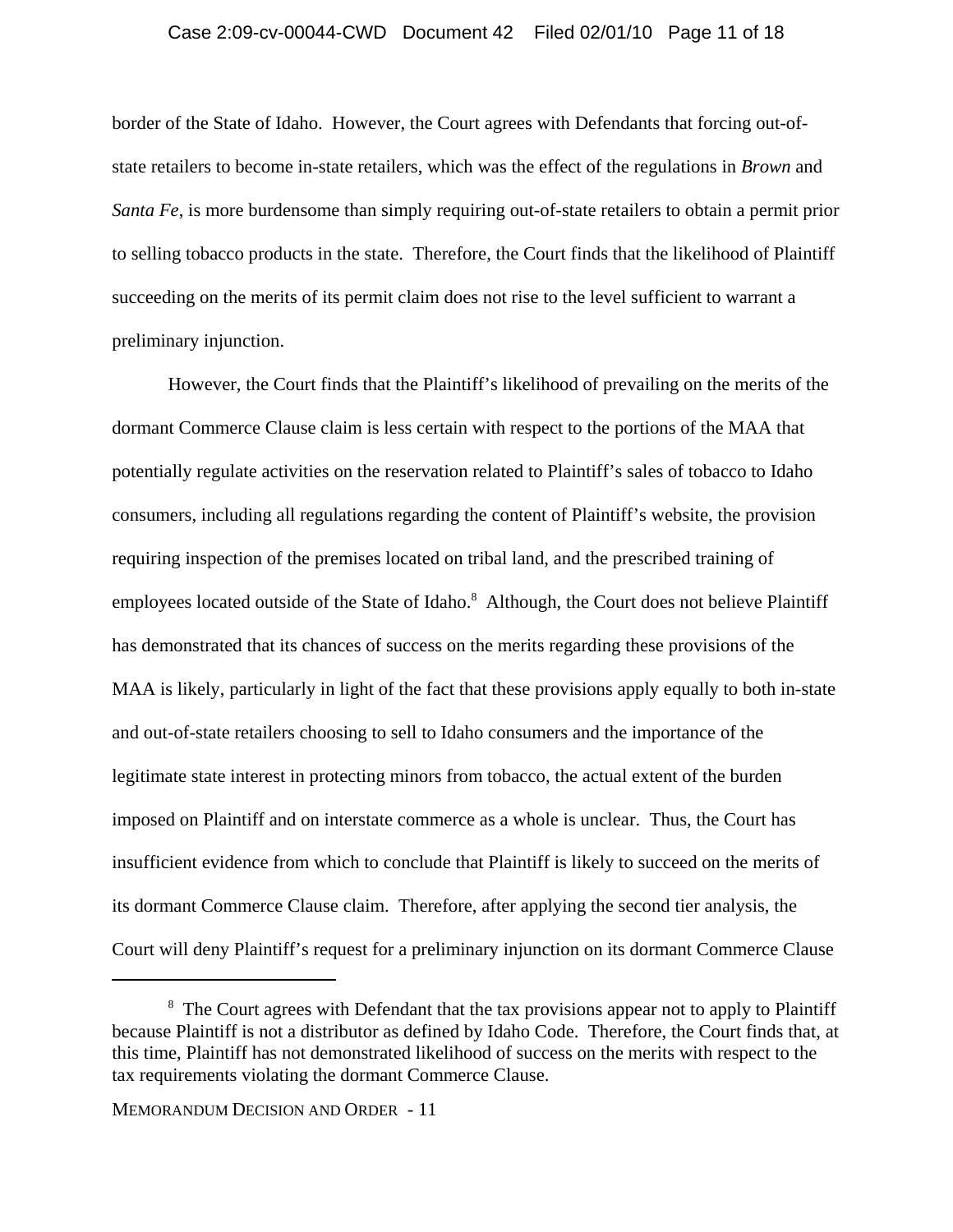challenge.

### **2. Tribal Sovereignty**

Plaintiff argues that enforcement of the provisions of the MAA upon it would violate Plaintiff's long held tribal sovereignty rights. Specifically, Plaintiff argues that Indian tribes have historically retained significant power to: 1) govern their own internal employment practices; 2) establish their own set of business regulations to govern on-Reservation business practices; and 3) exclude anyone from the Reservation who has not been authorized to enter upon its lands. (Memo p. 21, Docket No. 11).

The Supreme Court of the United States has long recognized that "Indian tribes are 'domestic dependant nations' that exercise inherent sovereign authority over their members and territories." *Oklahoma Tax Comm'n v. Citizen Band Potawatomi Indian Tribe*, 498 U.S. 505, 509 (1991) (quoting *Cherokee Nation v. Gerogia*, 5 pet, 1, 17 (1831)). "Because of their sovereign status, tribes and their reservation lands are insulated in some respects by an 'historic immunity from state and local control.'" *New Mexico v. Mescalro Apache Tribe*, 462 U.S. 324,332 (1983) (quoting *Mescalero Apache Tribe v. Jones*, 411 U.S. 145, 152 (1973)). Further, tribes retain any aspect of their historical sovereignty "not inconsistent with the overriding interests of the National Government." *Id.*(quoting *Washington v. Confederated Tribes of the Colville Indian Reservation*, 447 U.S. 134, 153 (1980)).

Today, the Indians' right to make their own laws and be governed by them does not exclude all state regulatory authority on the reservation. *Nevada v. Hicks*, 533 U.S. 353, 361 (2001). Where tribal sovereignty and state regulatory authority collide, courts must seek to reconcile the plenary power of the states over residents within their borders with the semi-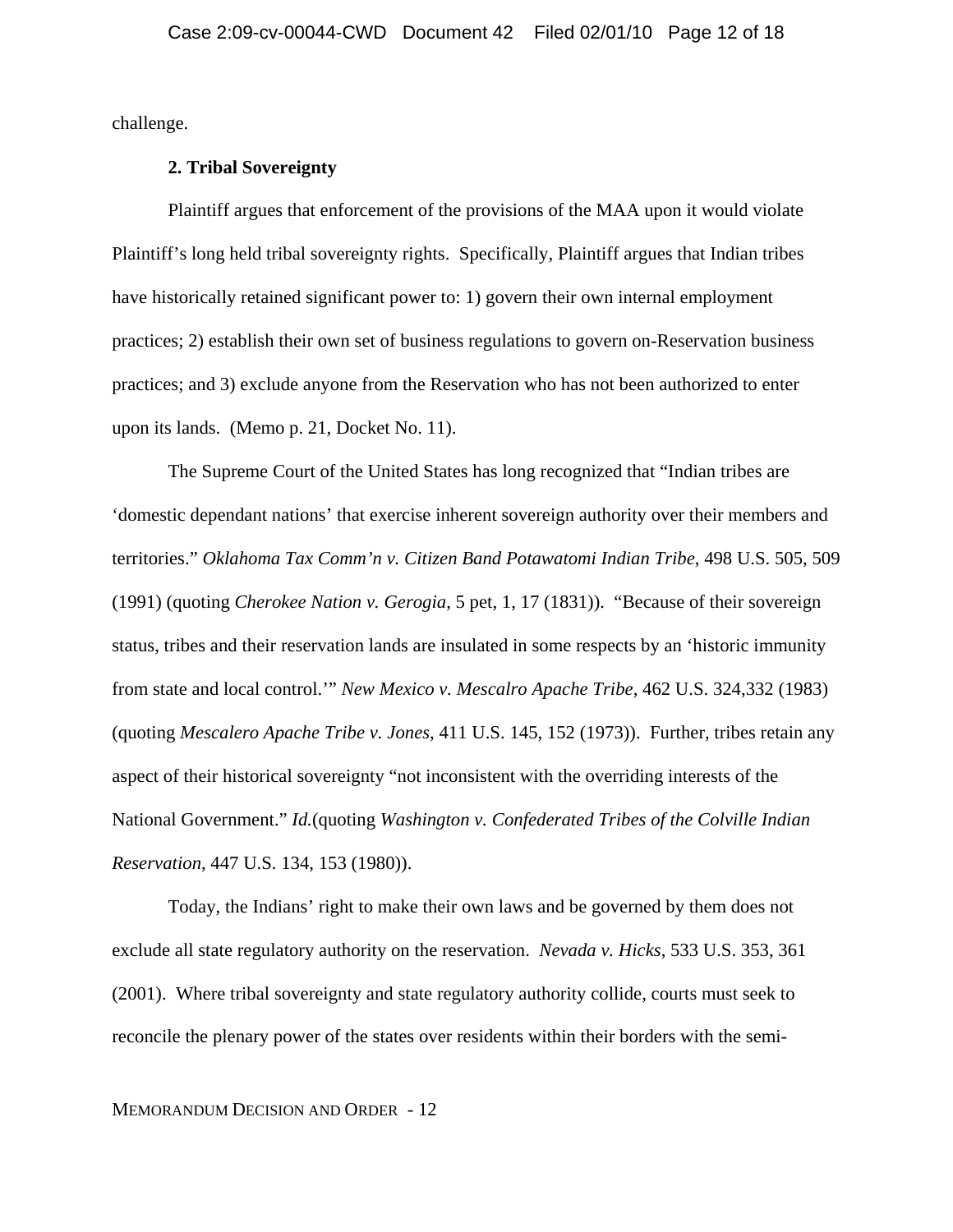#### Case 2:09-cv-00044-CWD Document 42 Filed 02/01/10 Page 13 of 18

autonomous status of Indians living on tribal reservations. *Dept. Of Taxation and Finance of New York v. Milhelm Attea & Bros., Inc.,* 512 U.S. 61, 73 (1994)*.* Resolution of these conflicts does not depend on "rigid rules;" instead, courts must undertake "a particularized inquiry into the nature of the state, federal, and tribal interests at stake, an inquiry designed to determine whether, in the specific context, the exercise of state authority would violate federal law." *White Mountain Apache Tribe v. Bracker*, 448 U.S. 136, 145 (1980). In making this inquiry, there is a significant geographical aspect to tribal sovereignty, "although the reservation boundary is not absolute, it remains an important factor to weigh in determining whether state authority has exceeded the permissible limits." *Bracker*, 448 U.S. at 151. Additionally, "the greater the tradition of tribal independence and self government, the more reluctant the Court is to infer that Congress has "'authorized the assertion of state authority.'" *Fort Belnap Indian Community v. Mazurek*, 43 F.3d 428, 433 (1994) (quoting *Rice v. Rehner*, 463 U.S. 713, 719 (1983)).

 Generally, state law is inapplicable to on-reservation conduct involving only Indians, as the state's regulatory interest in such conduct is minimal and the federal interest in encouraging self-government is at its strongest. *Id.* However, state laws may be applied to on-reservation activity if "exceptional circumstances" exist. *New Mexico v. Mescalero Apache Tribe*, 462 U.S. 324 (1983). In contrast, Indians extending beyond reservation boundaries generally have been held subject to non-discriminatory state law otherwise applicable to all citizens of the state. *Bracker,* 448 U.S. at n.11 (*citing Mescalero Apache Tribe v. Jones*, 411 U.S. 145, 148-9).

Defendants argue that the fact that Plaintiff is a tribal business located on a reservation is irrelevant. Instead, Defendants contend that Plaintiff should be treated no differently than other remote vendors because it is Plaintiff's voluntary introduction of tobacco productions into the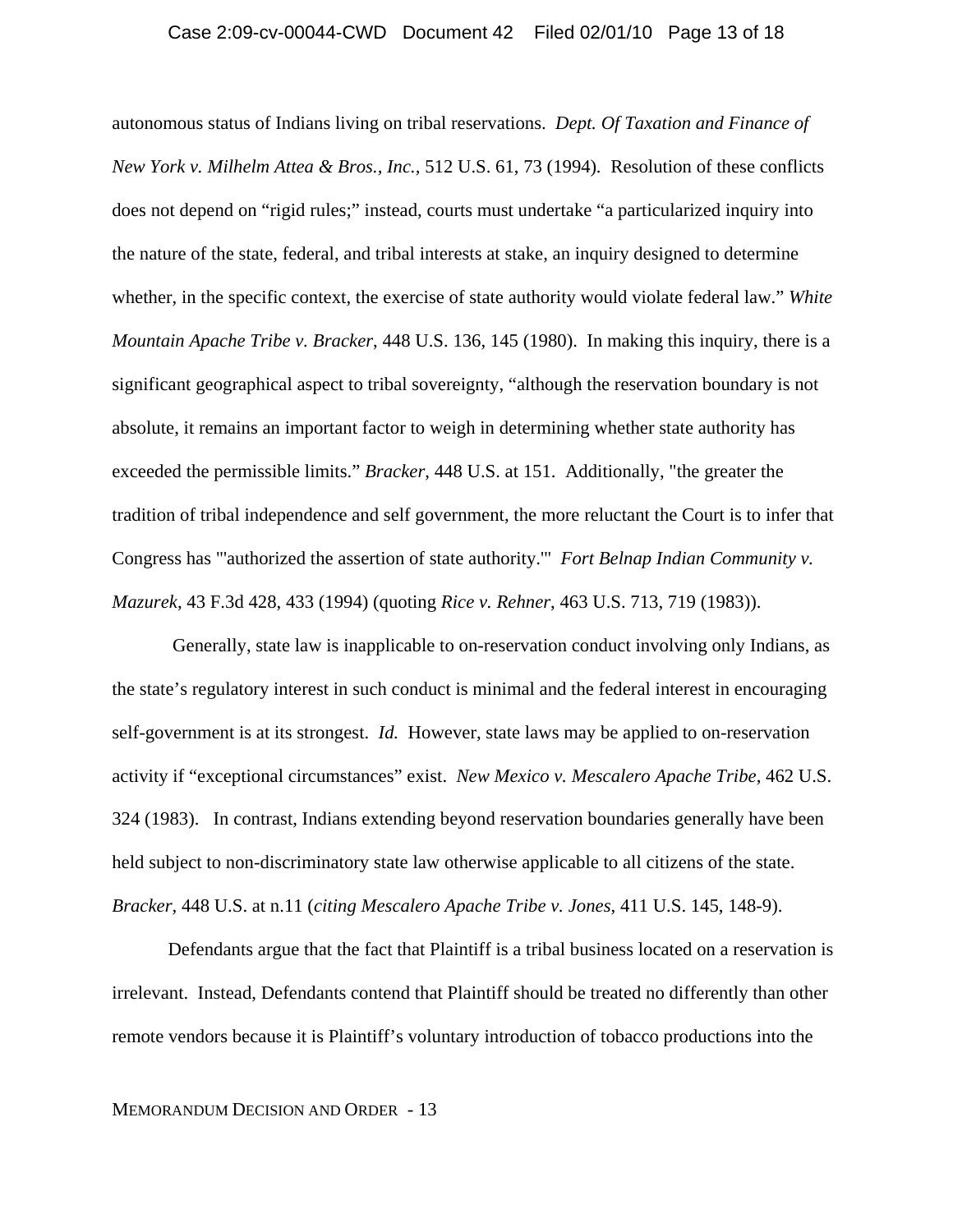### Case 2:09-cv-00044-CWD Document 42 Filed 02/01/10 Page 14 of 18

State of Idaho that triggers the MAA. In support of this argument, Defendants cite *Dept. of* Health and Human Services v. Maybee, 965 A.2d 55 (Me. 2009).<sup>9</sup> Maybee was a tobacco retailer selling products from his business location on an Indian reservation in the state of New York over the internet to consumers in Maine. The Maine Supreme Court determined that Maybee's actions as a delivery seller reached beyond the reservation "when he accepts orders from and sends cigarettes to consumers who are off the reservation." *Id*. In determining that the State of Maine had the authority to enforce the tobacco vendor licensing requirements<sup>10</sup> against Maybee, the court did not apply the *Bracker* and *Wagnon* balancing test. Instead, the court found that, when the activity of tribal members has an impact outside the reservation it may be regulated by the states. *Id*. at 58.

A similar result was reached in *Ward v. New York*; however, in that case the court applied the *Bracker* test to three different activities performed by the Indian retailers. 291 F.Supp.2d (W.D.N.Y. 2003). In *Ward,* tribal members operating businesses involved in the sale of

<sup>10</sup> The Maine Statute includes requirements that the shipper of the tobacco products obtain certain information from the consumer, and submit a memorandum or copy of each invoice providing the name and address of the purchaser, the brand or brands purchased as well as the quantity purchased to the State of Maine regarding sales to consumers in Maine. 22 M.R.S.A. 1555-C. The United States Supreme Court has held that the provision of Maine's statute requiring licensed tobacco shipper to utilize delivery service that verified legal age of buyer was preempted by the Federal Aviation Administration Authorization Act. *Rowe v. New Hampshire Motor Transport Ass'n*, 128 S.Ct. 989 (2008).

<sup>9</sup> The Idaho Supreme Court recently decided a similar case involving Mr. Maybee. *State of Idaho v. Maybee*, 2010 WL 143459 (Idaho, Jan. 15, 2010). In this case, the State of Idaho brought an action against Maybee for violating Idaho's Tobacco Master Settlement Agreement Complimentary Act and the MAA's permit requirement. Maybee argued that the permit requirement of the MAA was preempted by the Indian Commerce Clause. The Idaho Supreme Court held, after finding that the Complimentary Act did not violate the dormant Commerce Clause, that the Indian Commerce Clause did not preclude the application of the permit requirement to Maybee because the regulated conduct occurred off the reservation. *Id*. at 14.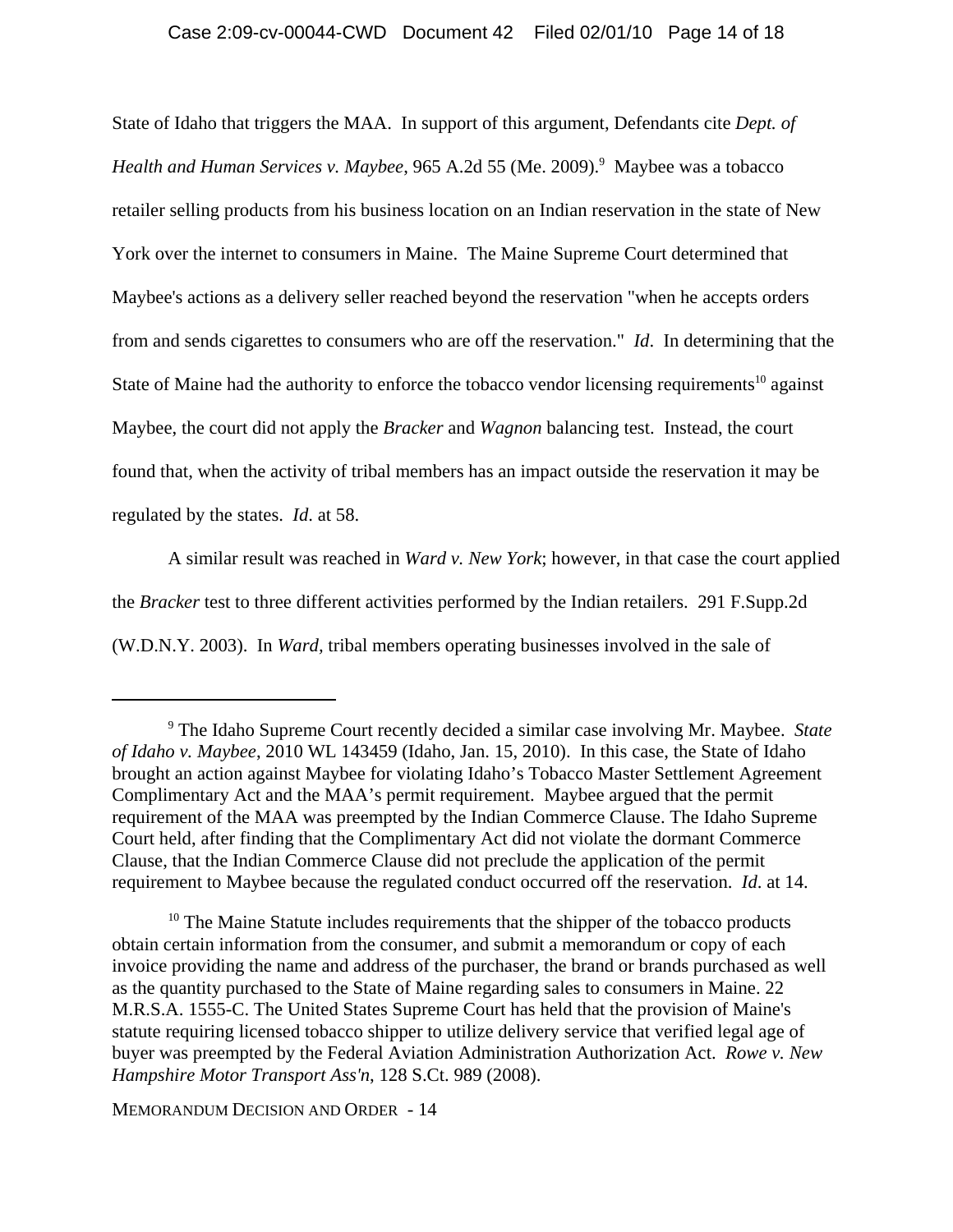cigarettes challenged the constitutionality of a law banning the direct shipment and transportation of cigarettes to consumers in the state.<sup>11</sup> The tribal members asked for a preliminary injunction enjoining New York State from enforcing the statute against them. In analyzing whether prohibiting the shipment or transportation of cigarettes by a tribal member from the reservation to a non tribal member off the reservation, the court assumed that the mail order, telephone, and internet cigarette sales by the tribal retailers occurred on the reservation. Holding that the *Colville12* line of cases, including *Rice v. Rehner,* was most applicable to the situation presented, the court found it clear that states may impose at least minimal burdens on tribal commerce with non tribal members to further legitimate state interests. Additionally, the

12 The court in *Ward* distinguishes between two lines of cases the *Colville* cases and the *Mescalero* cases. The *Colville* cases uphold the states authority to regulate on reservation transactions between tribal members and non tribal members includes *Moe v. Confederated Salish & Kootenai Tribes*, of425 U.S. 463, 483 (1976) (holding that Montana could require Indian retailers on a Montana Indian reservation to collect state taxes on sales to non-Indians); *Colville*, 447 U.S. at 154-62 (holding that the State of Washington could impose cigarette and sales taxes with respect to on reservation purchases by non-tribe members; *Attea*, 512 U.S. at 75 (upholding New York regulatory scheme that imposed record-keeping requirements and quantity limitations on cigarette wholesalers who sell untaxed cigarettes to reservation Indians); *Rice v. Rehner*, 463 U.S. 713 (1983) (upholding a California law requiring an Indian trader to obtain a permit to sell liquor for consumption off the reservation. The Supreme Court stated "regulation of sales to non-Indians or nonmembers of the... Tribe simply does not 'contravene the principle of tribal self-government,' and therefore, neither [the trader] nor the ... Tribe has any special interest that militates against state regulation in this case, providing that Congress has not preempted such regulation.")

The *Mescalero* line of cases are cases where the court stuck down the state regulations dealing with commerce between tribe members and non-tribe members, holding that these regulations violated the principles of tribal sovereignty. *Mescalero*, 462 U.S. at 331-4 (holding that New Mexico could not regulate hunting and fishing on the reservation pointing to the lack of effects outside of the reservation); *California v. Cabazon Band of Mission Indians*, 480 U.S. 202, 214-22 (1987) (holding that a California regulation of on-reservation gaming violated tribal sovereignty.)

<sup>11</sup> This case challenged the same law that was upheld in *Brown & Williamson Tobacco Corp. v. Pataki*, 320 F.3d 200 (2d Cir. 2003).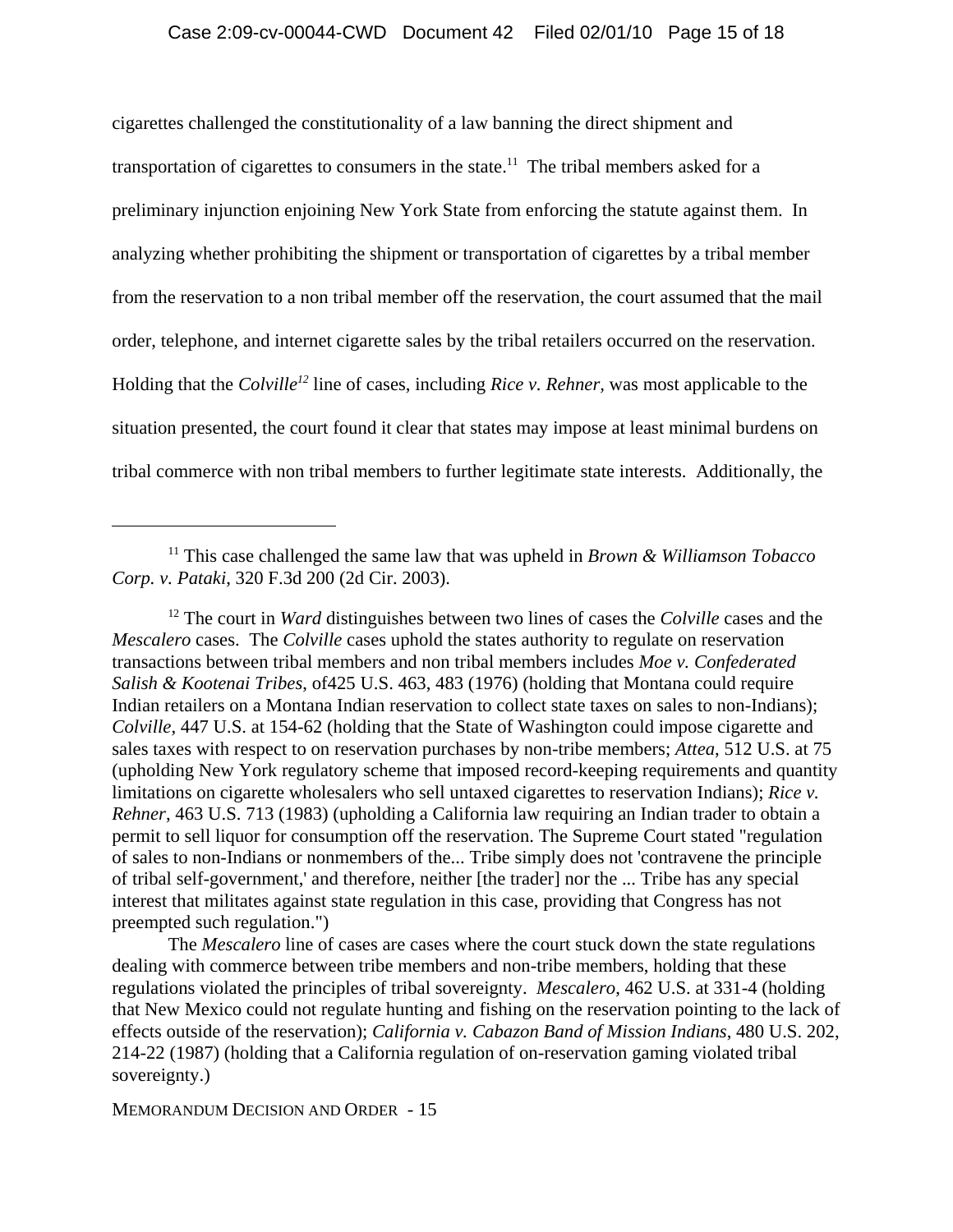#### Case 2:09-cv-00044-CWD Document 42 Filed 02/01/10 Page 16 of 18

court found that the state's interest in regulating cigarette sales, reducing adult consumption, and restricting minors access was significant and outweighed the tribal interests. The court noted that the state interest was particularly significant, because New York can point to off-reservation effects that necessitated state intervention.<sup>13</sup>

Here, Defendants argue that, if the *Bracker* balancing test applies, the permit requirement is an important state interest outweighing the tribal interests. Specifically, Defendants argue that the permit requirement allows the State of Idaho to control the ability of minors to obtain tobacco by ensuring that the Department of Health and Welfare has a central repository of all businesses marketing tobacco to Idaho residents with a uniform set of data which facilities compliance and monitoring. Defendants contend this interest outweighs the relevant tribal interests identified by Plaintiff, partially because the burden on Plaintiff in submitting annually to a no-charge permit is non existent. However, Defendants do not address Plaintiff's contention that the right to make employment decisions, business decisions, and the right to exclude persons from the reservation are longstanding tribal interests that, although they do not singularly justify non compliance with the MAA, must be balanced in the *Bracker* test particularly with respect to the other contested provisions of the MAA. The Court agrees that the *Bracker* test should be applied.

The Court finds that, even though the Plaintiff's likelihood of success on the merits with respect to the permit requirement is low, the likelihood of success with respect to the other provisions of the MAA is more plausible. However, Plaintiff has failed to clearly demonstrate that it is likely to succeed on these claims. Thus, the Motion for Preliminary Injunction on

<sup>13</sup> However, to the Court's knowledge, the statute at issue in *Ward* did not include the inspection and employment provisions that are included in the MAA.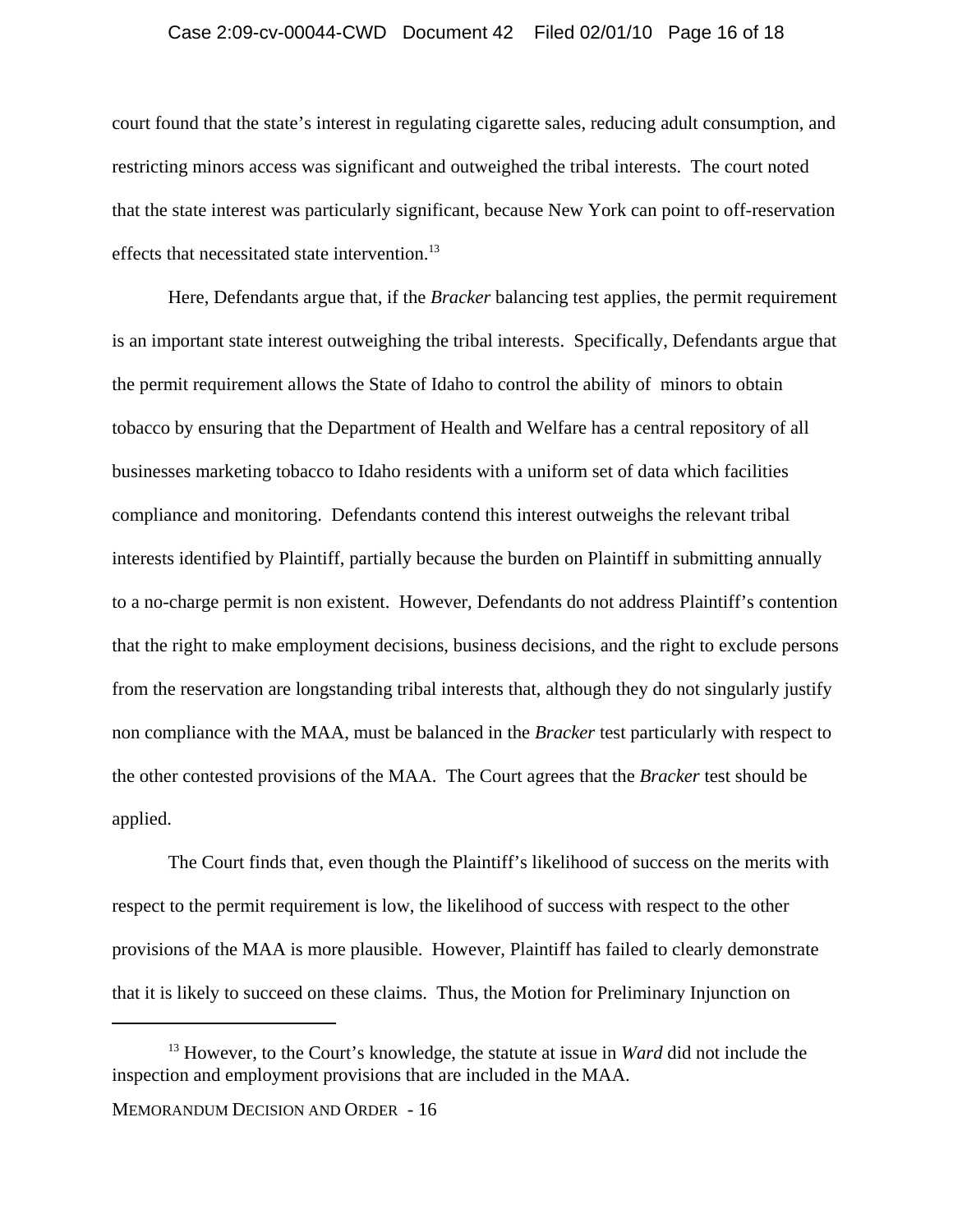Plaintiff's tribal sovereignty challenges will be denied.

### **C. Irreparable Harm**

Plaintiff argues that any violation of constitutional rights or infringement of tribal sovereignty rises to the level of irreparable harm because it cannot be remedied by monetary damages. Generally, irreparable injury is presumed where there is an alleged violation of constitutional rights. *Ward v. New York*, 291 F.Supp. at 196 (citing *Jolly v. Coughlin*, 76 F.3d 468, 482 (2d Cir. 1996)). Defendants respond by arguing merely that there is no irreparable injury in allowing the state court action to proceed without federal interference.

As the Court has found that Plaintiff has not clearly demonstrated it is likely to succeed on the merits of its challenges to the MAA based on the dormant Commerce Clause and tribal sovereignty, a preliminary injunction is not justified and the Court need not address the irreparable harm arguments further.

#### **D. State of Idaho's Jurisdiction to Enforce the MAA**

Plaintiff also argues that the State of Idaho has no jurisdiction to enforce the MAA against Plaintiff because Plaintiff is a tribal business located outside of the State of Idaho. Specifically, Plaintiff points to I.C. § 67-5101 which governs the jurisdiction of the state over Indians on tribal land located within the State of Idaho. However, this provision is inapplicable here. The Court is not analyzing the extent to which the state may enforce the MAA on tribal lands within the State of Idaho. Instead, the Court is considering the validity of the State of Idaho enacting and enforcing a statute against a tobacco retailer located on a reservation outside of Idaho's boundaries. The ability of the state to enforce the MAA against Plaintiff does not rest solely upon an analysis of I.C. § 67-5101, but instead, at least partially upon whether the MAA